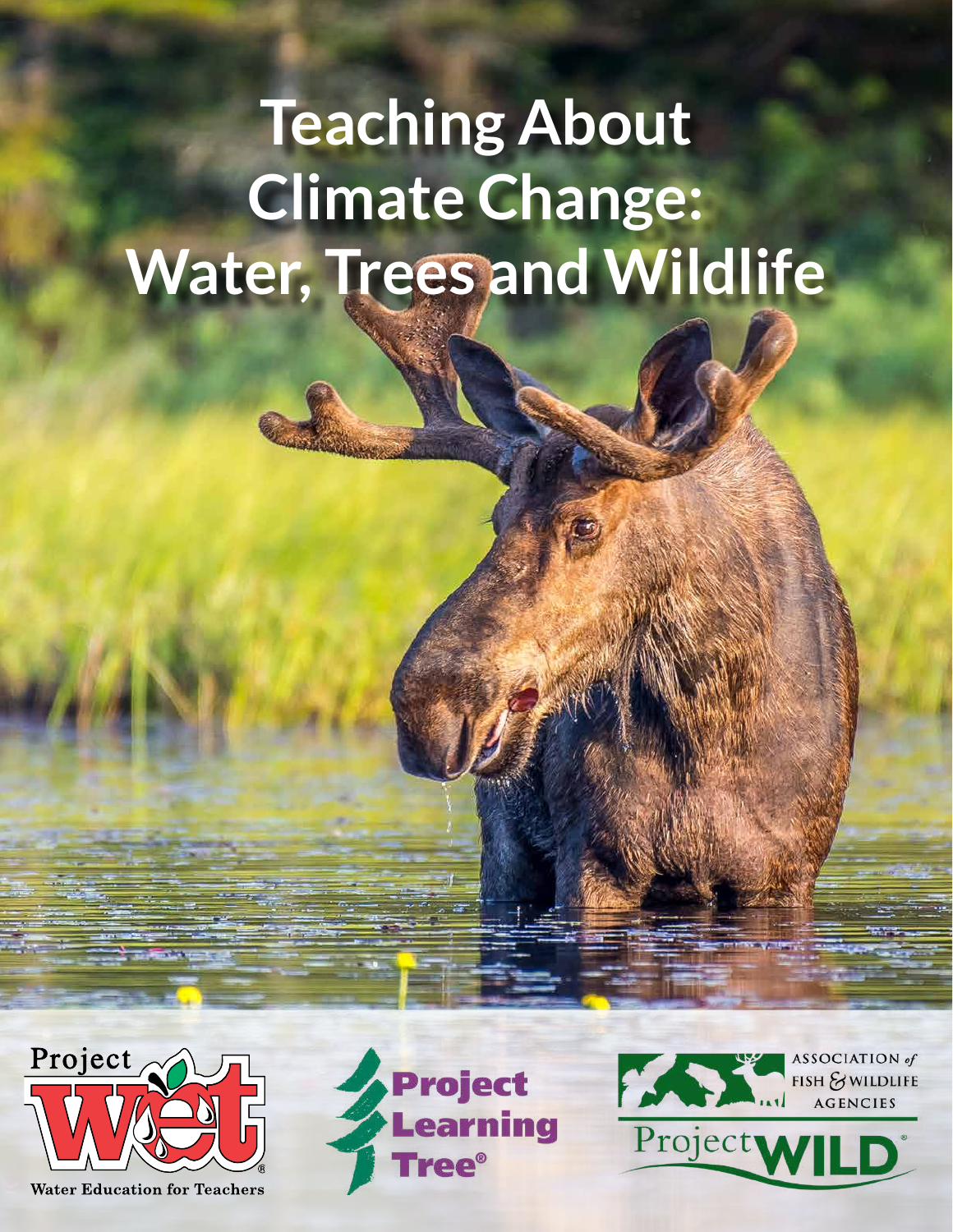## A note to educators

Climate change is a complex topic that can be intimidating to teach. However, understanding climate, including the ways it is changing and how that impacts the environment, is crucial to making informed decisions and building resilience. Environmental education is not isolated to water, forests or animals. It connects everything.

The resources listed in this document are meant to help you teach about climate change in a holistic way. They will provide your students with engaging educational experiences that will help them understand climate resilience for communities and the environment.

As leaders in environmental education, Project Learning Tree, Project WET, and Project WILD provide hands-on activities that match each of our respective area of expertise. Each lesson is a stand-alone activity and can be taught modularly. We encourage you to form a lesson plan that fits in with your teaching plans, using lessons from all three of our organizations to teach about the impacts of climate change on water, forests and animals. We hope these lessons will inspire you and your students to develop innovative solutions to address challenges that are arising as a result of climate change.

We invite you to learn more about our organizations and the unique climate changes initiatives we are working on by visiting our websites:



**Project WET** [www.projectwet.org](http://www.projectwet.org) [www.projectwet.org/climate](http://www.projectwet.org/climate)



**Project Learning Tree** [www.plt.org/](http://www.plt.org/) [www.plt.org/news/teaching-climate-change/](http://www.plt.org/news/teaching-climate-change/)



**Project WILD** [www.p](http://www.projectwild.org)rojectwild.org <https://www.fishwildlife.org/afwa-inspires/project-wild/wildlife-climate>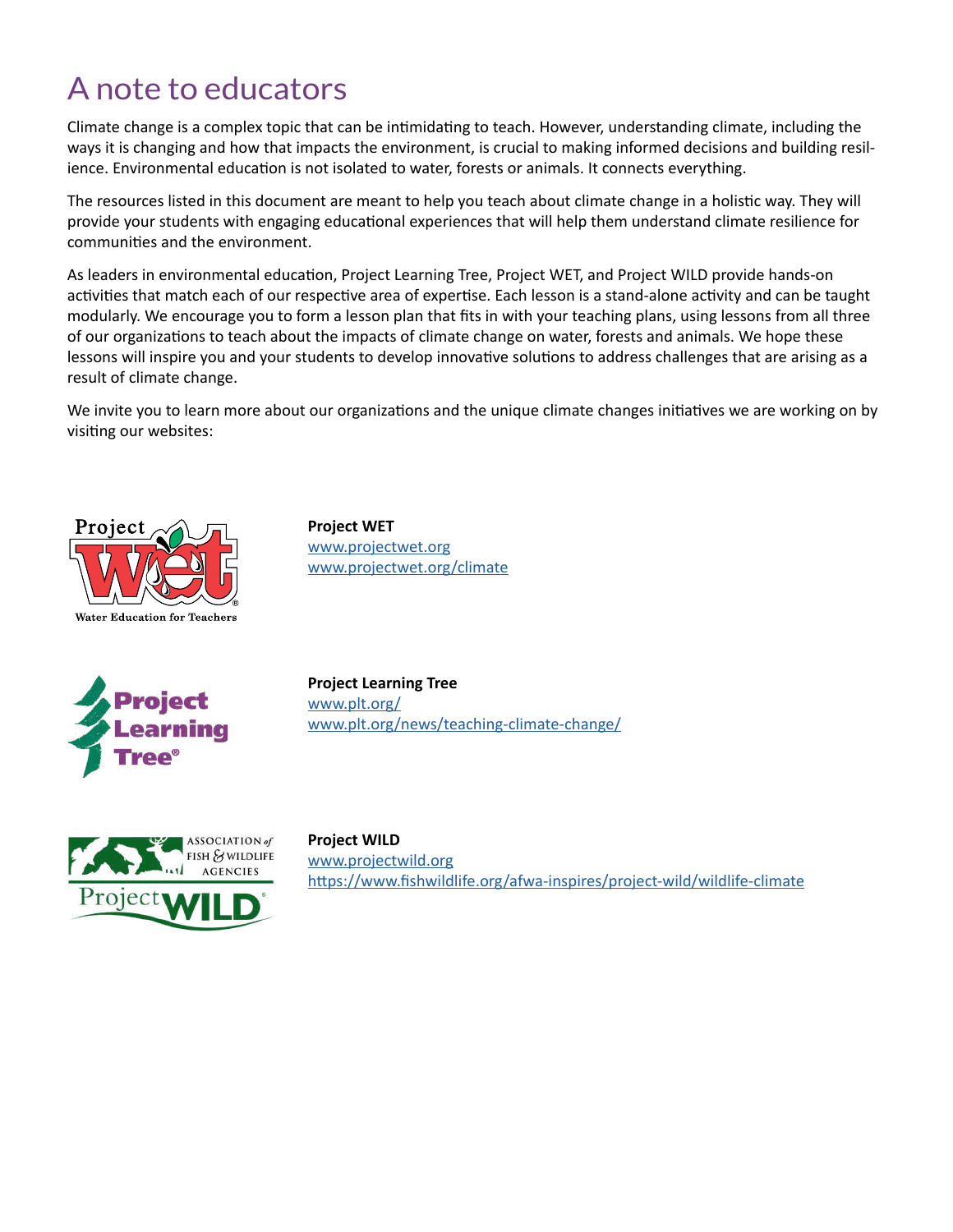| <b>Project WET Activity</b>                         | <b>Publication</b>                                                                                                                            | <b>Summary for Use</b>                                                                                                                                                                                                                                                                                                                                                                             | $K-2$ | (MS) | $9 - 12$<br>(HS) |
|-----------------------------------------------------|-----------------------------------------------------------------------------------------------------------------------------------------------|----------------------------------------------------------------------------------------------------------------------------------------------------------------------------------------------------------------------------------------------------------------------------------------------------------------------------------------------------------------------------------------------------|-------|------|------------------|
| 9 custom WET activities<br>about climate change     | Climate, Water and<br>Resilience Educators Guide                                                                                              | Project WET's newest Educator Guide, Climate, Water and Resilience,<br>contains nine activities to teach students the fundamental of climate<br>change and its impacts on the ocean, communities, aquatic species,<br>plants, disease and more. This guide also contains background<br>information in the front of the guide to help educators better understand<br>climate change and resilience. |       |      |                  |
| 8-4-1, One for All                                  | Guide 2.0. Adapted climate<br>change version for Guide<br>2.0 available in Using<br>Project WET to Teach<br>Climate Resilience Lesson<br>Plan | Students will analyze eight water users and how climate change will<br>impact these users and the community, coming up with a<br>plan to help solve water challenges related to climate change. Create<br>additional climate change obstacles for students as they move water<br>through communities.                                                                                              |       |      |                  |
| <b>Blue River</b>                                   | Project WET Curriculum and<br>Activity Guide 2.0                                                                                              | Find local streamflow data on USGS website to look at historical flow over<br>time. https://waterdata.usgs.gov/nwis/sw (View the tutorial here.)                                                                                                                                                                                                                                                   |       |      |                  |
| Color Me a Watershed                                | Project WET Curriculum and<br>Activity Guide 2.0                                                                                              | Through interpretation of maps, students observe how development can<br>affect a watershed. This activity can be extended to look at how predicted<br>vegetation changes due to changing climate may affect the hydrology of<br>watersheds, as well as current mass changes in watershed land use types<br>due to large wildfires.                                                                 |       |      |                  |
| Dirt to Dinner                                      | Free to Download at store.<br>projectwet.org. Also<br>available in Using Project<br><b>WET</b> to Teach Climate<br>Resilience Lesson Plan.    | Students learn how water moves into, through and out of soil in a whole-<br>body simulation to model water with soil, ground water, atmosphere<br>and plants interactions taking into account changing precipitation and<br>temperatures.                                                                                                                                                          |       |      |                  |
| Discover the Waters of Our<br><b>National Parks</b> | Project WET Curriculum and<br>Activity Guide 2.0                                                                                              | Explore how a changing climate will affect our National Parks.                                                                                                                                                                                                                                                                                                                                     |       |      |                  |
| Get the Groundwater<br>Picture                      | Project WET Curriculum and<br>Activity Guide 2.0                                                                                              | Students learn about basic ground water principles as they create their<br>own geologic cross section or Earth window. Use Part III of this activity to<br>address how a changing climate adds to the problem of use and recharge.<br>Find local data from USGS to localize: https://waterdata.usgs.gov/nwis/sw                                                                                    |       |      |                  |
| High Water History                                  | Guide 2.0. Adapted climate<br>change version for Guide<br>2.0 available in Using<br>Project WET to Teach<br>Climate Resilience Lesson<br>Plan | The Annual Exceedance Probability (AEP), or the percent likelihood of a<br>flood to occur, helps people to better understand 10-, 100- and 500-year<br>floods, especially as the likelihood for major floods is expected to increase<br>in many areas of the U.S.                                                                                                                                  |       |      |                  |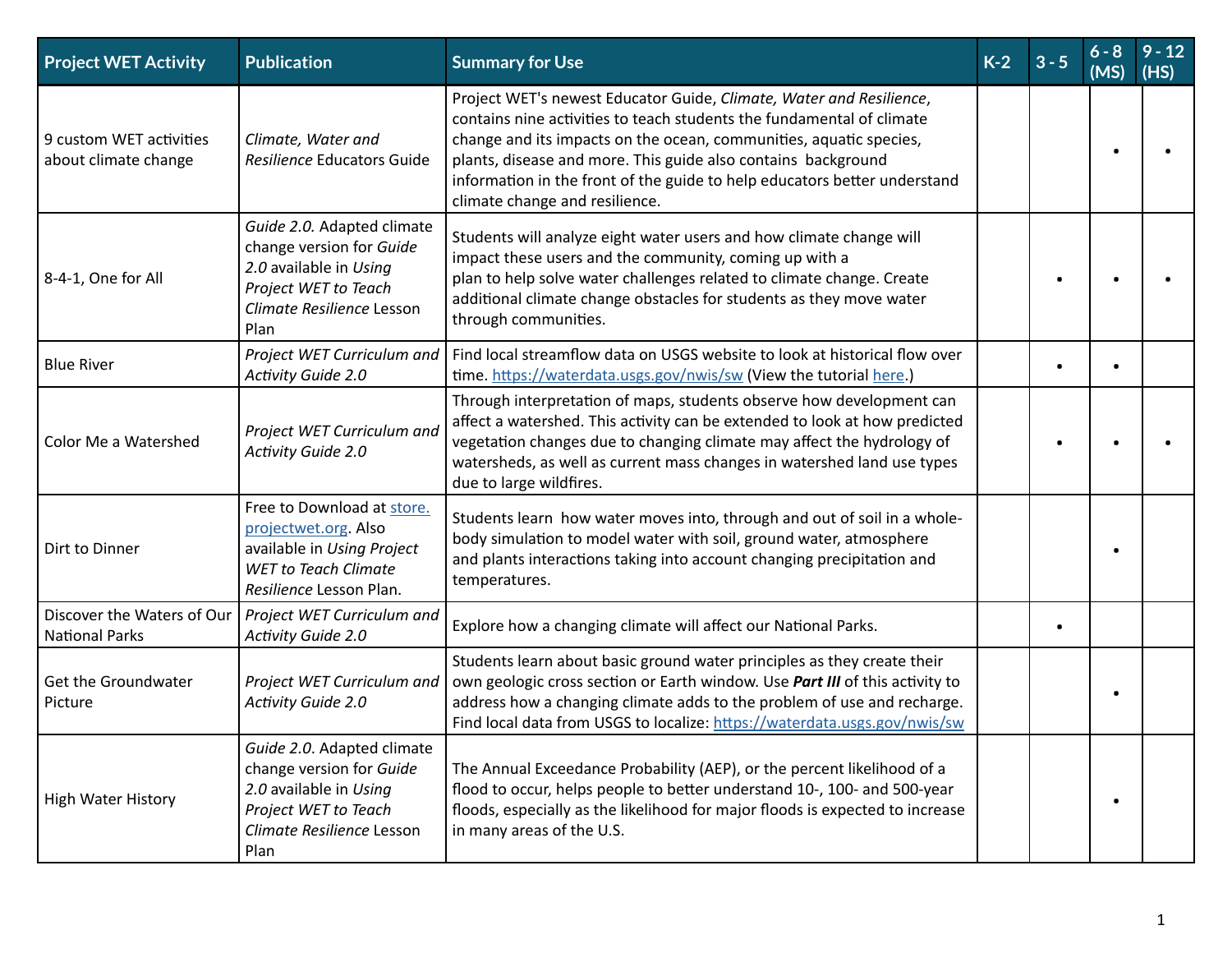| <b>Project WET Activity</b> | <b>Publication</b>                                                                                                                                                   | <b>Summary for Use</b>                                                                                                                                                                                                                                                                                                                                                               | $K-2$ | $6 - 8$<br>(MS) | $9 - 12$<br>(HS) |
|-----------------------------|----------------------------------------------------------------------------------------------------------------------------------------------------------------------|--------------------------------------------------------------------------------------------------------------------------------------------------------------------------------------------------------------------------------------------------------------------------------------------------------------------------------------------------------------------------------------|-------|-----------------|------------------|
| Invaders!                   | <b>Updated Version available</b><br>on Water Education Portal<br>(accessible with Guide<br>2.0). Also available on<br>Project WET's store (store.<br>Projectwet.org) | How do warming waters affect native species and the influx of invasive<br>species? Will existing native or invasive species in your area thrive<br>with warmer waters or will you see new invasive species entering local<br>waterways?                                                                                                                                              |       |                 |                  |
| Macroinvertebrate<br>Mayhem | Project WET Curriculum and<br>Activity Guide 2.0                                                                                                                     | Macroinvertebrates can help indicate the changes in stream conditions<br>that result from climate change. What stressors may occur due to<br>changing water temperatures or rising/ falling water levels?                                                                                                                                                                            |       |                 |                  |
| Nature Rules!               | Project WET Curriculum and<br>Activity Guide 2.0                                                                                                                     | With warming oceans and the increasing greenhouse effect, changes<br>are triggered in the jet stream and precipitation patterns to bring more<br>frequent weather extremes to areas across the globe. Students will<br>simulate a TV newscast through role-play that is dominated by the<br>extreme weather events and will communicate the underlying influence<br>on those events. |       |                 |                  |
| Ocean Habitats              | Project WET Curriculum and<br>Activity Guide 2.0                                                                                                                     | Look at rising ocean temperatures and changes in acidification of the<br>oceans-how will these changes impact the different zones and organisms<br>in them? Students may also look at how the ocean acts as a sink for $CO2$ ,<br>changes in pH and the effect on calcium uptake for shell development.                                                                              |       | $\bullet$       |                  |
| Piece It Together           | Project WET Curriculum and<br>Activity Guide 1.0                                                                                                                     | Students analyze and plot global temperature and precipitation<br>distributions to determine climate patterns and how they influence human<br>lifestyles. Focus on how patterns are changing or are predicted to change.<br>What effect will climate change have on lifestyles?                                                                                                      |       |                 |                  |
| Snow and Tell               | Project WET Curriculum and<br>Activity Guide 2.0                                                                                                                     | This activity looks factors that influence the rate of snow melt. Examine<br>how these factors are impacted by a warming planet. What does this<br>mean for seasonal and annual stream flow?                                                                                                                                                                                         |       |                 |                  |
| Stormwater (Storm Water)    | Guide 2.0. Adapted climate<br>change version for Guide<br>2.0 available in Using<br>Project WET to Teach<br>Climate Resilience Lesson<br>Plan                        | Students can consider how climate change is impacting their city or<br>town, and learn what other cities in the United States are doing to build<br>community resilience.                                                                                                                                                                                                            |       |                 |                  |
| Super Sleuths               | Guide 2.0. Adapted climate<br>change version for Guide<br>2.0 available in Using<br>Project WET to Teach<br>Climate Resilience Lesson<br>Plan                        | Use this activity to teach about waterborne diseases and water related<br>vector diseases in a changing climate. How can a changing climate affect<br>the spread of these diseases?                                                                                                                                                                                                  |       |                 |                  |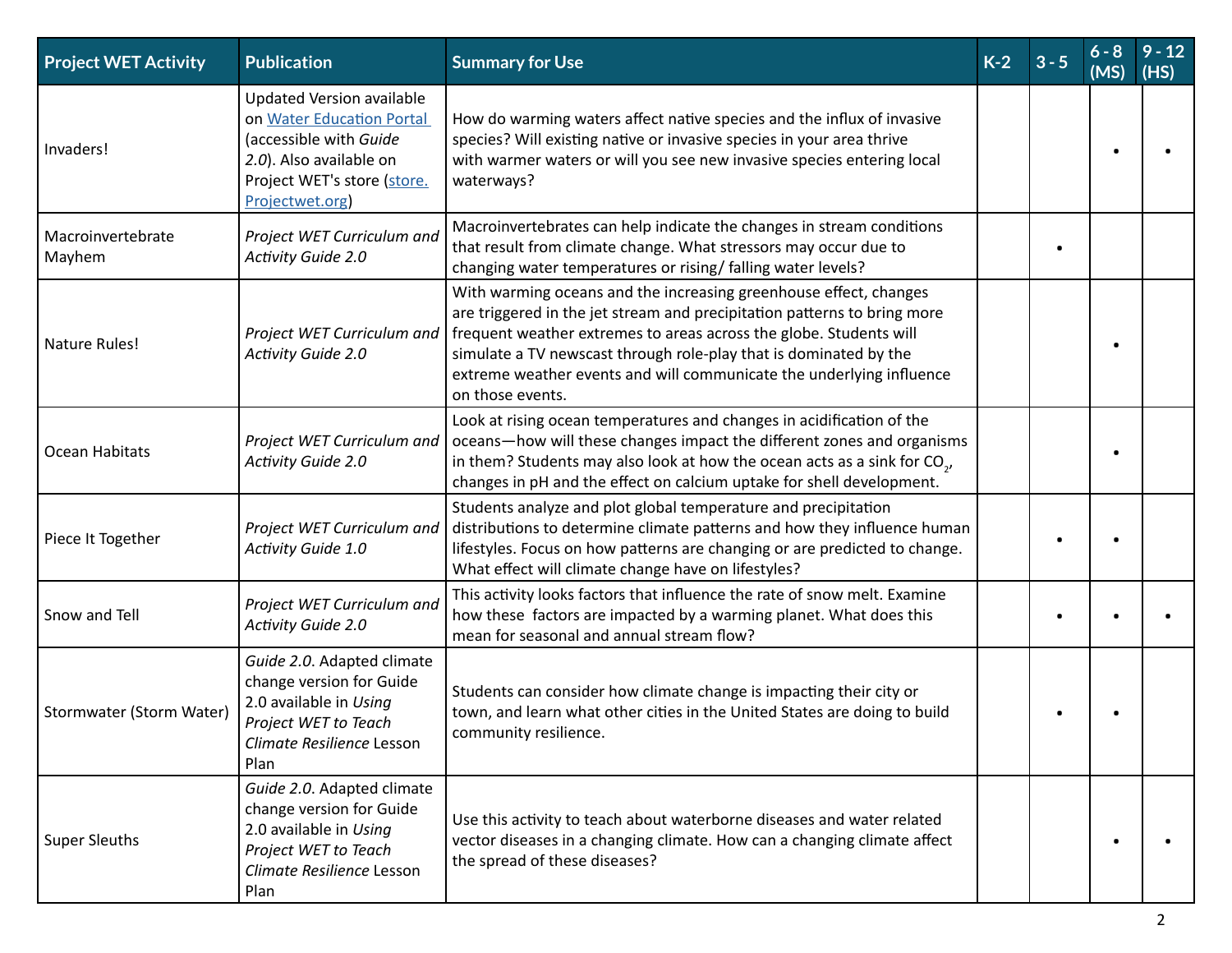| <b>Project WET Activity</b>    | <b>Publication</b>                                                                                                                         | <b>Summary for Use</b>                                                                                                                                                                                                                                                                                                                                                                           | $K-2$ |  | $9 - 12$<br>(HS) |
|--------------------------------|--------------------------------------------------------------------------------------------------------------------------------------------|--------------------------------------------------------------------------------------------------------------------------------------------------------------------------------------------------------------------------------------------------------------------------------------------------------------------------------------------------------------------------------------------------|-------|--|------------------|
| The Breathing Boreal<br>Forest | Free to Download at store.<br>projectwet.org. Also<br>available in Using Project<br><b>WET</b> to Teach Climate<br>Resilience Lesson Plan. | In this activity students play the role of coniferous trees. First they learn<br>about seasonal freeze/thaw cycles and dormancy through a game of tag.<br>Students then juggle complex environmental factors to try to survive a<br>growing season in a changing climate. Connections between freeze/thaw<br>cycles, photosynthesis and the global carbon cycle are explored.                    |       |  |                  |
| <b>Water Address</b>           | Project WET Curriculum and<br>Activity Guide 1.0                                                                                           | Students identify plants and animals and their habitats by analyzing<br>clues that describe water-related adaptations of aquatic and terrestrial<br>organisms. Examine how climate change is affecting these organisms.                                                                                                                                                                          |       |  |                  |
| <b>Water Concentration</b>     | Project WET Curriculum and<br>Activity Guide 1.0                                                                                           | Through the familiar game of Concentration, students make connections<br>between modern and past water use practices and discuss how attitudes<br>toward water changed as water use practices evolved. Use a basic<br>engineering extension - What do students think the next generation of<br>home water technology will be in a changing climate?                                              |       |  |                  |
| Water Messages in Stone        | Project WET Curriculum and<br>Activity Guide 1.0                                                                                           | Students replicate rock paintings and carvings to learn about ancient<br>cultures' relation to water and to create their own water-related<br>expressions. What messages were past cultures trying to say, especially<br>in relation to water? Try this with etching on sandpaper our current<br>relationship with water. Imagine what human's relationship with water will<br>be in the future. |       |  |                  |
| <b>Wet Vacation!</b>           | Project WET Curriculum and<br>Activity Guide 1.0                                                                                           | Analyze temperature and precipitation trends over the last 50-100 years<br>locally and/or at vacation spots. Use USGS data to add evidence: https://<br>waterdata.usgs.gov/nwis/sw. What will these vacation spots look like in<br>the future?                                                                                                                                                   |       |  |                  |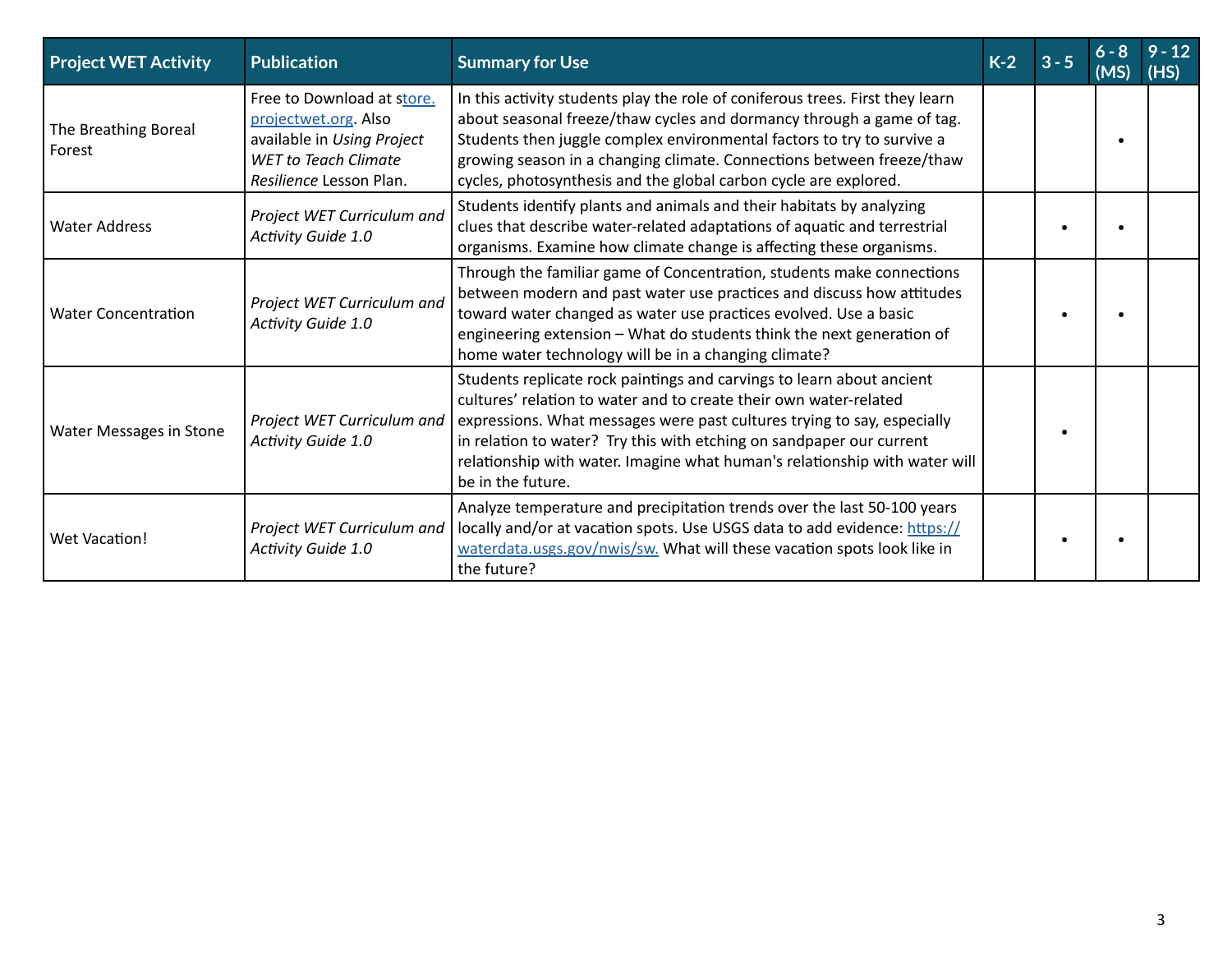| <b>PLT Activity</b>                           | <b>Publication</b>                                | <b>Summary for Use</b>                                                                                                                                                                                                                                                                                                                                      | $K-2$ | $3 - 5$ | $6 - 8$<br>(MS) | $9 - 12$<br>(HS) |
|-----------------------------------------------|---------------------------------------------------|-------------------------------------------------------------------------------------------------------------------------------------------------------------------------------------------------------------------------------------------------------------------------------------------------------------------------------------------------------------|-------|---------|-----------------|------------------|
| 1: Stepping through<br><b>Climate Science</b> | Southeastern Forests and<br><b>Climate Change</b> | Students walk along a timeline of climate science and policy initiatives and<br>then explore connections between forests and climate.                                                                                                                                                                                                                       |       |         |                 |                  |
| 2: Clearing the Air                           | Southeastern Forests and<br><b>Climate Change</b> | After an introduction to the evidence of climate change, students explore<br>common confusions and role-play a community discussion with the goal to<br>reach consensus on strategies to reduce greenhouse gas emissions.                                                                                                                                   |       |         |                 |                  |
| 3: Atlas of Change                            | Southeastern Forests and<br><b>Climate Change</b> | Students are introduced to climate modeling to understand past changes<br>and project future possibilities, and then use web resources to consider<br>how forest ecosystems might change over the next 100 years.                                                                                                                                           |       |         |                 |                  |
| 4: The Changing Forests                       | Southeastern Forests and<br><b>Climate Change</b> | Students review how scientists are monitoring forest changes and<br>exploring adaptive strategies to keep forests healthy.                                                                                                                                                                                                                                  |       |         |                 |                  |
| 5: Managing Forests for<br>Change             | Southeastern Forests and<br><b>Climate Change</b> | Students develop and use a systems diagram to model a forest so they<br>can advise a forest landowner how to manage a pine plantation in light of<br>climate projections.                                                                                                                                                                                   |       |         |                 |                  |
| 6: Mapping Seed Sources                       | Southeastern Forests and<br><b>Climate Change</b> | Across the native range of loblolly pine, variations in genotype create<br>trees that may do better under new climatic conditions. This activity helps<br>students analyze data from three trials to determine the origin of the<br>seeds.                                                                                                                  |       |         |                 |                  |
| 7: Carbon on the Move                         | Southeastern Forests and<br><b>Climate Change</b> | Students become familiar with the carbon cycle and pathways that<br>increase and decrease atmospheric carbon.                                                                                                                                                                                                                                               |       |         |                 |                  |
| 8: Counting Carbon                            | Southeastern Forests and<br><b>Climate Change</b> | Students measure trees near their schools and calculate the amount of<br>carbon stored in individual trees. Students then compare the carbon<br>sequestration potential for land-use types in their state, compare this to<br>the estimated amount of carbon released by human activities, and discuss<br>forests' ability to sequester atmospheric carbon. |       |         |                 |                  |
| 9: The Real Cost                              | Southeastern Forests and<br><b>Climate Change</b> | Through a simulated shopping activity, students learn about the impact, or<br>externalities, of consumer choices on the environment.                                                                                                                                                                                                                        |       |         |                 |                  |
| 10: Adventures in Life<br>Cycle Assessment    | Southeastern Forests and<br><b>Climate Change</b> | Students investigate life cycle assessment data for three types of outdoor<br>dining furniture to determine which type would generate the lowest<br>amount of greenhouse gases. This detailed analysis of inputs and outputs<br>is another tool for systems thinking.                                                                                       |       |         |                 |                  |
| 11: Life Cycle Assessment<br>Debate           | Southeastern Forests and<br><b>Climate Change</b> | Students debate four pairs of similar products to develop their own sets of<br>questions about product life cycles that can help guide consumer choices.                                                                                                                                                                                                    |       |         |                 |                  |
| 12: The Carbon Puzzle                         | Southeastern Forests and<br><b>Climate Change</b> | Students use a series of facts to realize how forest plantations, wood<br>products, and wood substitution can reduce atmospheric carbon, and then<br>interpret a graph published by the researchers who explored this concept.                                                                                                                              |       |         |                 |                  |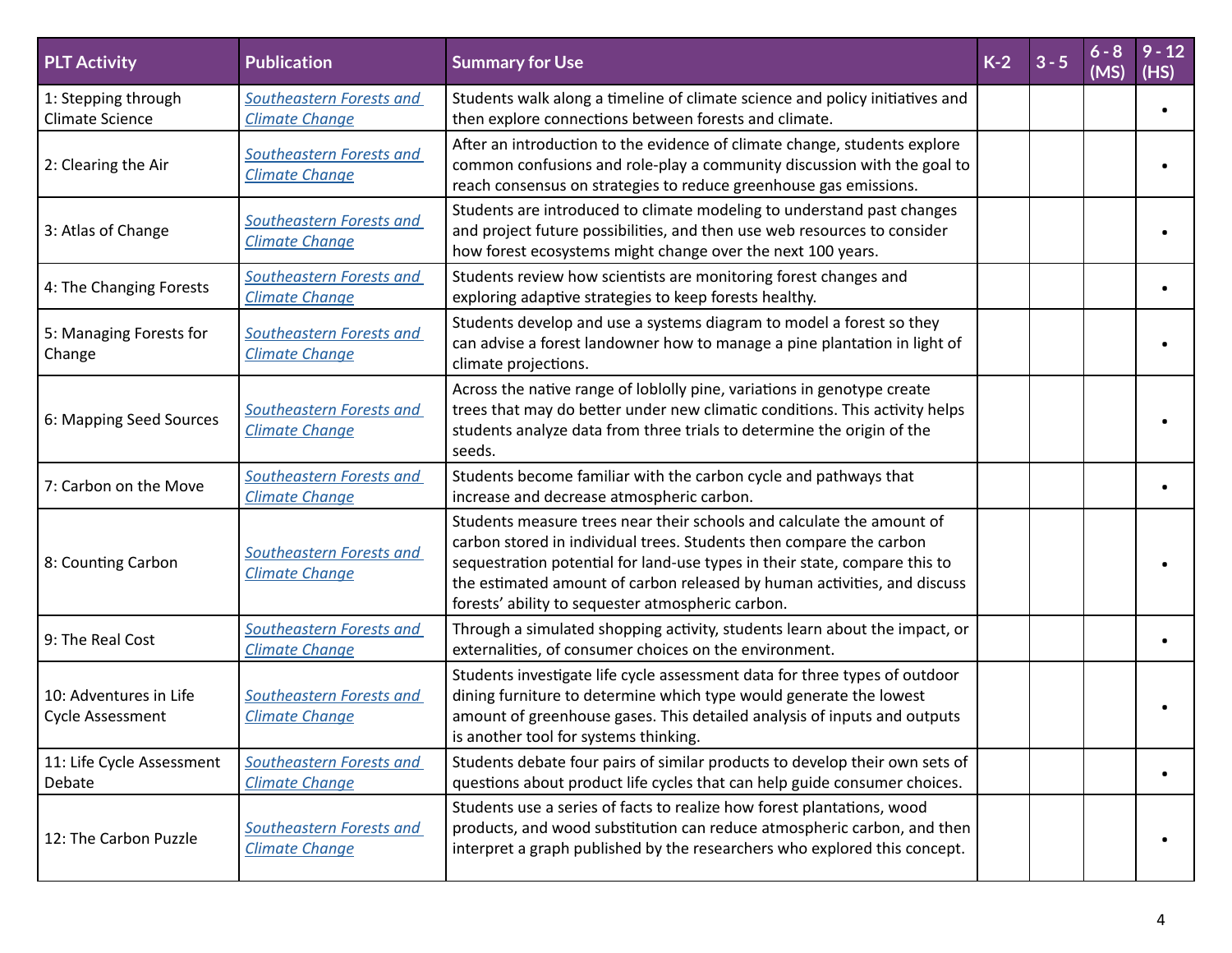| <b>PLT Activity</b>                                | <b>Publication</b>                                             | <b>Summary for Use</b>                                                                                                                                                                                                                                                                                      | $K-2$ | $3 - 5$ | $6 - 8$<br>(MS) | $9 - 12$<br>(HS) |
|----------------------------------------------------|----------------------------------------------------------------|-------------------------------------------------------------------------------------------------------------------------------------------------------------------------------------------------------------------------------------------------------------------------------------------------------------|-------|---------|-----------------|------------------|
| 13: Future of Our Forests                          | Southeastern Forests and<br><b>Climate Change</b>              | Student teams review information from the module and share their<br>knowledge with an appropriate audience.                                                                                                                                                                                                 |       |         |                 |                  |
| 14: Starting a Climate<br>Service-Learning Project | Southeastern Forests and<br><b>Climate Change</b>              | Students select and complete an action project to mitigate climate change<br>or help their communities adapt to projected changes.                                                                                                                                                                          |       |         |                 |                  |
| 28: Air Plants                                     | <b>PreK-8 Environmental</b><br><b>Education Activity Guide</b> | This activity helps students understand the process of photosynthesis and<br>how people and plants depends on this process for oxygen.                                                                                                                                                                      |       |         |                 |                  |
| 39: Energy Sleuths                                 | <b>PreK-8 Environmental</b><br><b>Education Activity Guide</b> | Students learn about the different sources of energy, advantages and<br>disadvantages to their use, and how energy is used in their daily lives,<br>allowing them to access the relationship between their energy use and<br>CO2 emissions.                                                                 |       |         |                 |                  |
| 48: Field, Forest, and<br>Stream                   | <b>PreK-8 Environmental</b><br><b>Education Activity Guide</b> | In this field investigation, students compare three different environments<br>to see how nonliving elements (sunlight, temperature, soil moisture, wind,<br>and water flow) affect living elements in an ecosystem.                                                                                         |       |         |                 |                  |
| 73: Waste Watchers                                 | <b>PreK-8 Environmental</b><br><b>Education Activity Guide</b> | Students conduct an audit of the energy they use in their homes and<br>create an action plan to reduce energy use.                                                                                                                                                                                          |       |         |                 |                  |
| 81: Living with Fire                               | <b>PreK-8 Environmental</b><br><b>Education Activity Guide</b> | Students learn about the three elements a fire needs to burn and find out<br>how an understanding of this "fire triangle" can be used to both prevent<br>and manage wildland fires. They could also focus on the impact of climate<br>change on the frequency of wildland fires.                            |       |         |                 |                  |
| 84: The Global Climate                             | <b>PreK-8 Environmental</b><br><b>Education Activity Guide</b> | Using data collected from Mauna Loa, students graph changes in<br>atmospheric CO2 over a 46-year period, and identify possible reasons for<br>those changes. They also learn about the relationships between CO2 and<br>the Earth's climate, and explore ways to reduce the amount of CO2 they<br>generate. |       |         |                 |                  |
| 85: In the Driver's Seat                           | <b>PreK-8 Environmental</b><br><b>Education Activity Guide</b> | Students keep a log of their family's transportation for a week, then<br>explore fuel conservation and energy efficiency by modeling the distance<br>they can travel using different vehicles.                                                                                                              |       |         |                 |                  |
| 86: Our Changing World                             | <b>PreK-8 Environmental</b><br><b>Education Activity Guide</b> | Students make a graphic organizer connecting natural resources, energy,<br>and human activities. They also research a global issue, such as climate<br>change, to gain an understanding of issues facing us today as a global<br>society.                                                                   |       |         |                 |                  |
| 88: Life on the Edge                               | <b>PreK-8 Environmental</b><br><b>Education Activity Guide</b> | Students model what happens when habitat is altered either naturally<br>or by humans, and create public relations campaigns on behalf of<br>endangered plants or animals. They could focus their study on issues<br>related to climate change.                                                              |       |         |                 |                  |
| 95: Did You Notice?                                | <b>PreK-8 Environmental</b><br><b>Education Activity Guide</b> | Students study changes in their local environment over short and long<br>time periods and identify patterns of change.                                                                                                                                                                                      |       |         |                 |                  |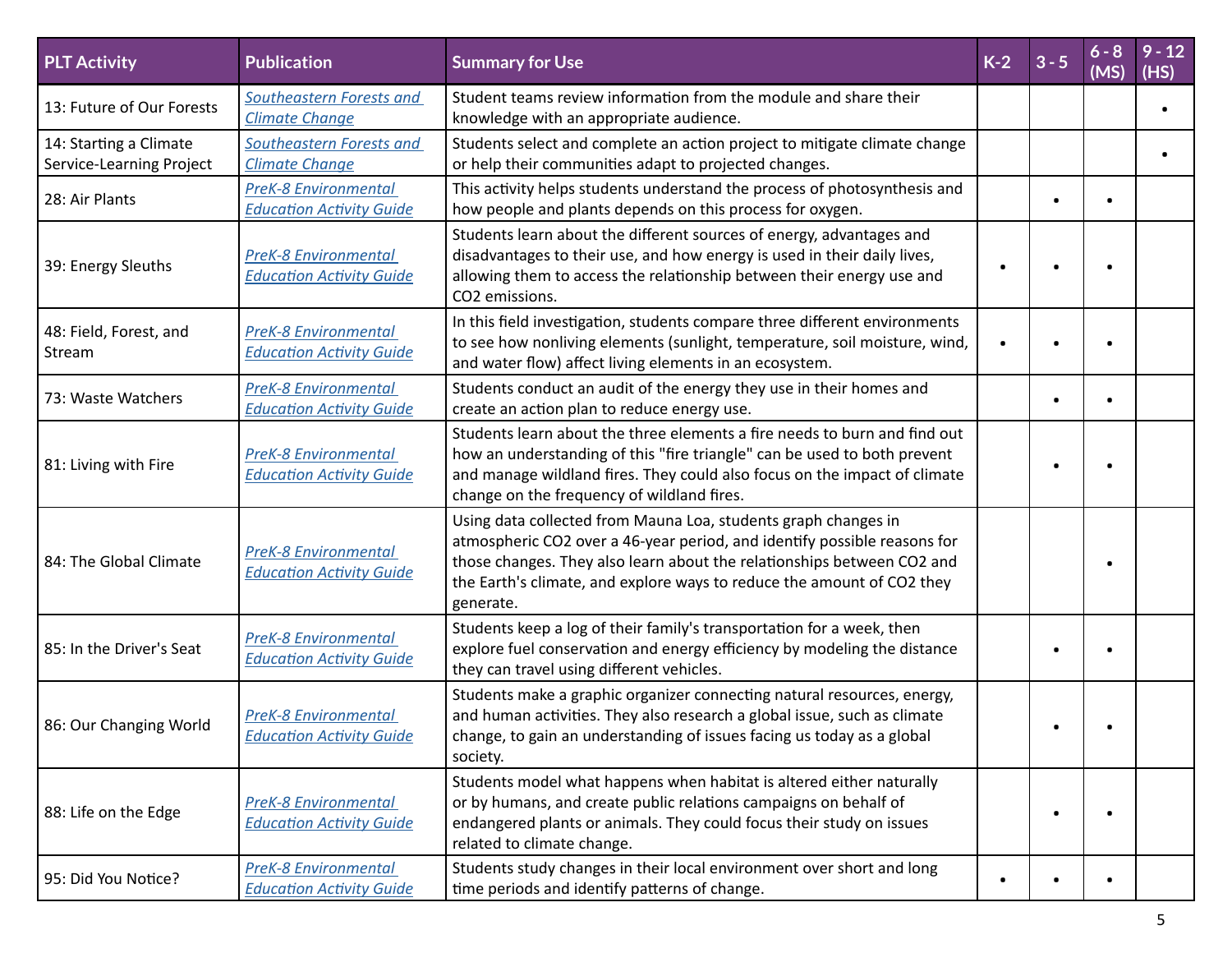| <b>PLT Activity</b>                             | <b>Publication</b>                 | <b>Summary for Use</b>                                                                                                                                                                                                                                                                                                 | $K-2$ | $3 - 5$ | $6 - 8$<br>(MS) | $9 - 12$<br>(HS) |
|-------------------------------------------------|------------------------------------|------------------------------------------------------------------------------------------------------------------------------------------------------------------------------------------------------------------------------------------------------------------------------------------------------------------------|-------|---------|-----------------|------------------|
| 1: What Is Climate?                             | <b>Carbon &amp; Climate E-Unit</b> | Students explore the concept of climate as they examine global climate<br>patterns and the relationship between temperature, precipitation, and the<br>world's forests.                                                                                                                                                |       |         |                 |                  |
| 2: The Carbon Cycle                             | <b>Carbon &amp; Climate E-Unit</b> | Students model the movement of carbon atoms in the carbon cycle and<br>explore the relationship between atmospheric carbon and plants.                                                                                                                                                                                 |       |         | $\bullet$       |                  |
| 3: Is It Only Natural?                          | <b>Carbon &amp; Climate E-Unit</b> | Students examine various factors that have caused climate change in<br>the past, analyze carbon dioxide levels over time, and construct a claim,<br>supported with evidence and reasoning.                                                                                                                             |       |         |                 |                  |
| 4: Climate Time Machine                         | Carbon & Climate E-Unit            | In this project-based learning activity, students explore the geologic<br>history of a particular region of the world to see how past climatic changes<br>have altered the landscape. Students create museum exhibits to model<br>what earlier climate patterns can reveal about current global temperature<br>trends. |       |         |                 |                  |
| 5: Are You a Big Foot?                          | <b>Carbon &amp; Climate E-Unit</b> | After examining projections for different forest regions in the United<br>States, students use a carbon footprint calculator to analyze their personal<br>contribution to carbon dioxide levels in the atmosphere and design a<br>solution for reducing their carbon footprint.                                        |       |         |                 |                  |
| 6: Seeking Sustainability: A<br>Global Response | Forests of the World               | Students consider possible indicators that a forest is sustainable and learn<br>what is being done locally and in other countries to determine whether<br>forests are managed in a sustainable way. They could focus their study on<br>issues related to climate change.                                               |       |         |                 |                  |
| 3: Monitoring Forest<br>Health                  | Green Jobs                         | Through a variety of health indicators, learners assess the health of a<br>forested area, and see how soil scientists, wildlife biologists, arborists,<br>and other forest professionals monitor forests. They could focus their<br>assessment on climate change effects.                                              |       |         |                 |                  |
| 4: Seeking Sustainability                       | <b>Green Jobs</b>                  | Learners explore the concept of sustainability by examining the United<br>Nations' 17 Sustainable Development Goals, while also taking a look at<br>some jobs involved in ensuring forest sustainability. They could focus their<br>examination on issues related to climate change.                                   |       |         |                 |                  |
| 1: Tree Benefits and<br>Identification          | <b>Teaching with i-Tree</b>        | Using an online tool, students quantify the benefits that trees provide,<br>including carbon storage.                                                                                                                                                                                                                  |       |         | $\bullet$       |                  |
| 3: Land Manager Role Play                       | <b>Teaching with i-Tree</b>        | Students develop a plan for increasing the number of trees on school<br>grounds based on identified goals. Students could base their plan around<br>reducing carbon emissions.                                                                                                                                         |       |         |                 |                  |
| Energy                                          | <b>GreenSchools Investigations</b> | In this student-driven investigation, students investigate how much energy<br>their school uses, the main sources of energy for the school, and ways to<br>implement energy-saving strategies.                                                                                                                         |       |         |                 |                  |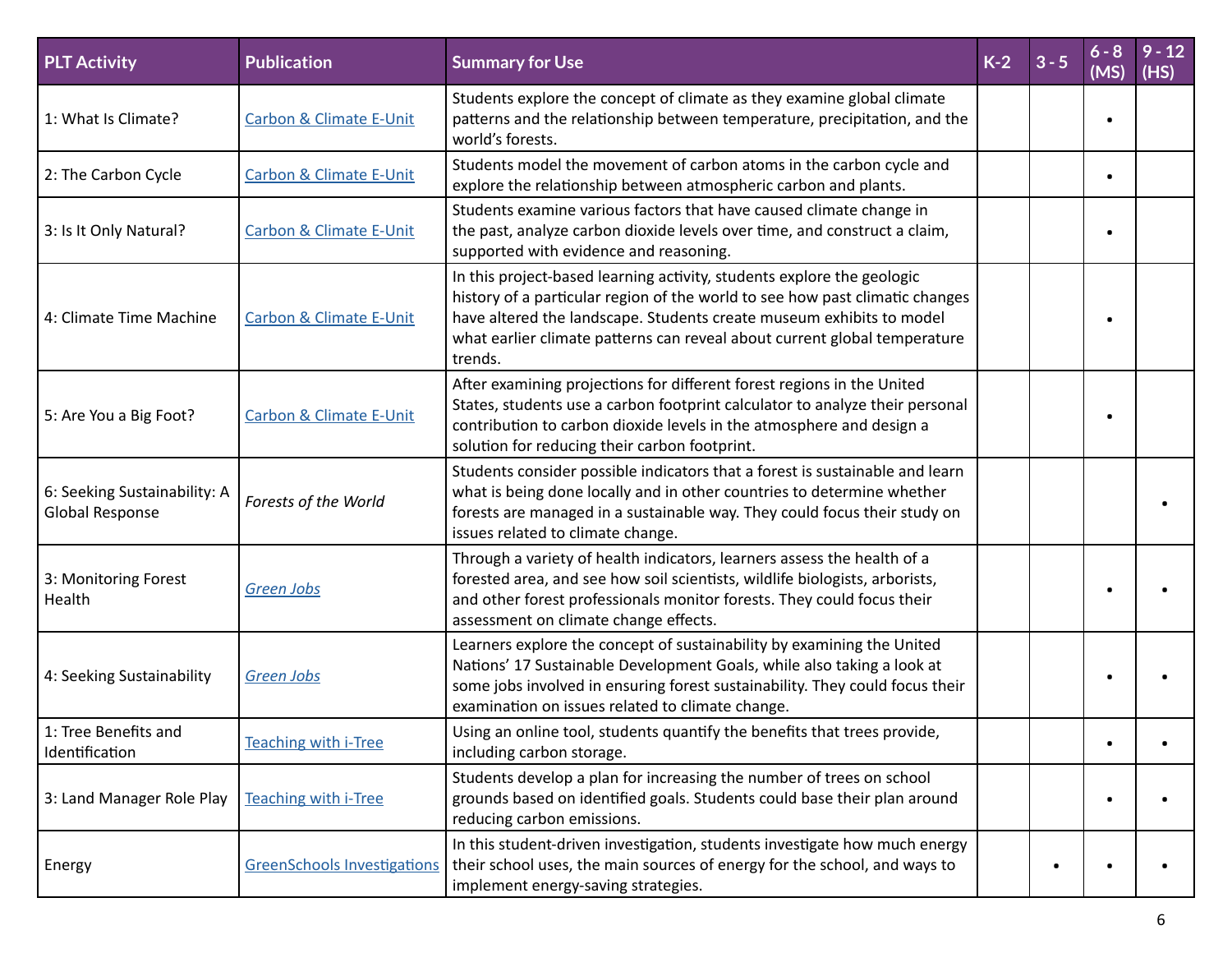| <b>Project WILD Activity</b>  | <b>Publication</b>                                                 | <b>Summary for Use</b>                                                                                                                                                                                                                                                                                                                                                                                                                                                                                                                       | $K-2$ | $3 - 5$ | (MS) | $9 - 12$<br>(HS) |
|-------------------------------|--------------------------------------------------------------------|----------------------------------------------------------------------------------------------------------------------------------------------------------------------------------------------------------------------------------------------------------------------------------------------------------------------------------------------------------------------------------------------------------------------------------------------------------------------------------------------------------------------------------------------|-------|---------|------|------------------|
|                               |                                                                    | Note for review: Activity already helps students draw direct connections between climate change and wildlife                                                                                                                                                                                                                                                                                                                                                                                                                                 |       |         |      |                  |
|                               | Existing extension addresses climate change                        |                                                                                                                                                                                                                                                                                                                                                                                                                                                                                                                                              |       |         |      |                  |
|                               |                                                                    | Includes suggestion for adapting or extending the activity to address climate change                                                                                                                                                                                                                                                                                                                                                                                                                                                         |       |         |      |                  |
|                               |                                                                    |                                                                                                                                                                                                                                                                                                                                                                                                                                                                                                                                              |       |         |      |                  |
| Aquatic Times                 | Aquatic WILD K-12<br><b>Curriculum &amp; Activity Guide</b>        | Create an aquatic themed newspaper by conducting research and writing<br>articles on aquatic-related issues for a classroom newspaper. Students<br>could focus on climate change and impacts to aquatic ecosystems.                                                                                                                                                                                                                                                                                                                          |       |         |      |                  |
| <b>Conservation Messaging</b> | Aquatic WILD K-12<br><b>Curriculum &amp; Activity Guide</b>        | Create public service announcements to educate the community about<br>threats to aquatic wildlife and actions citizens can take to help address<br>issues. Students could focus on climate change impacts, adaptation, and<br>mitigation.                                                                                                                                                                                                                                                                                                    |       |         |      |                  |
| Hooks and Ladders             | Aquatic WILD K-12<br><b>Curriculum &amp; Activity Guide</b>        | Move through a migration obstacle course to simulate the limiting factors<br>that salmon endure during their life cycle. Include an option to mimic<br>climate change impacts, such as decreased habitat due to rising stream<br>temperatures in some areas. Narrow the playing area where the predators<br>are located.                                                                                                                                                                                                                     |       |         |      |                  |
| <b>Migration Headache</b>     | Aquatic WILD K-12<br><b>Curriculum &amp; Activity Guide</b>        | Simulate the migration of water birds by "flying" through an obstacle<br>course to understand the limiting factors birds experience during their<br>journey. Add a climate related-scenario, e.g.: Sea level rise means less<br>freshwater wetland habitat is available to provide food. Remove one<br>"habitat haven" from the wintering habitat.                                                                                                                                                                                           |       |         |      |                  |
| <b>Pond Succession</b>        | Aquatic WILD K-12<br>Curriculum & Activity Guide                   | Create murals to illustrate the ecological succession of a pond over time.<br>For a climate extension, discuss how warming temperatures will cause<br>various habitats to change over time.                                                                                                                                                                                                                                                                                                                                                  |       |         |      |                  |
| Turtle Hurdles                | <b>Aquatic WILD K-12</b><br><b>Curriculum &amp; Activity Guide</b> | Simulate the migration of sea turtles by migrating through an obstacle<br>course to understand the limiting factors sea turtles experience during<br>their journey. For a climate extension, mark the nest zone clearly with a<br>rope circle, or using paper plates that students must stand on. While the<br>turtles are migrating, decrease the size of the nest zone to represent sea<br>level rise reducing the area available for nesting sites. Turtles who return<br>and cannot find space in the nest zone die without reproducing. |       |         |      |                  |
| <b>Bird Hurdles</b>           | Flying WILD: An Educator's<br><b>Guide to Celebrating Birds</b>    | Navigate your way through an obstacle course to understand the dangers<br>wild birds face. After one round, in the "Hunt for Your Home" shrinking<br>habitat part, remove a hoop and place the remaining hoops a bit further<br>apart. Climate change has made some breeding and wintering areas no<br>longer suitable. Can the birds adapt?                                                                                                                                                                                                 |       |         |      |                  |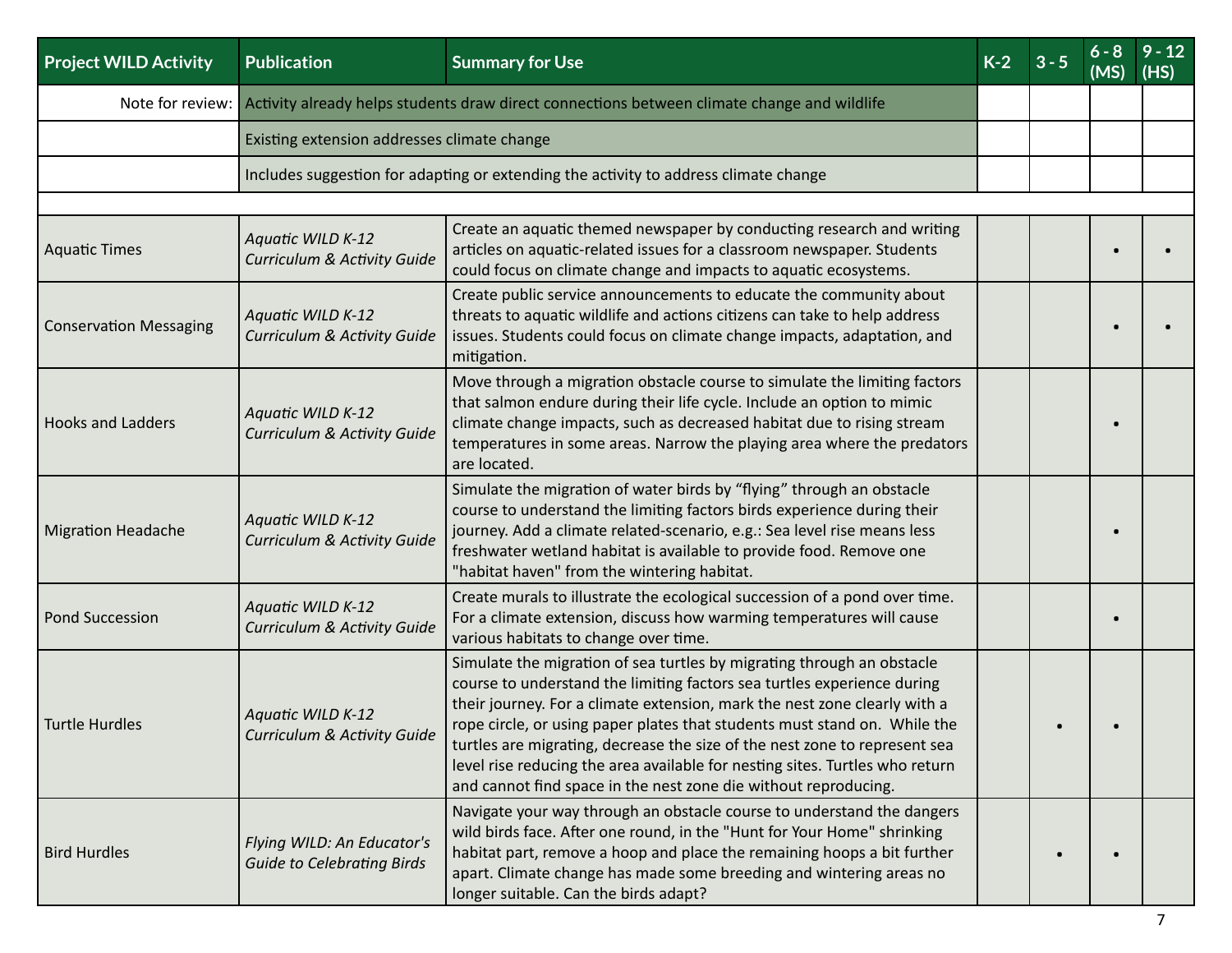| <b>Project WILD Activity</b>           | <b>Publication</b>                                          | <b>Summary for Use</b>                                                                                                                                                                                                                                                                                                                                                                                                                                      | $K-2$ | $6 - 8$<br>(MS) | $9 - 12$<br>(HS) |
|----------------------------------------|-------------------------------------------------------------|-------------------------------------------------------------------------------------------------------------------------------------------------------------------------------------------------------------------------------------------------------------------------------------------------------------------------------------------------------------------------------------------------------------------------------------------------------------|-------|-----------------|------------------|
| A Dire Diet                            | Project WILD K-12<br><b>Curriculum &amp; Activity Guide</b> | Become wildlife and experience possible consequences of pesticide<br>accumulation in the environment, then investigate the effectiveness of<br>regulations to control pesticide use. See the In Step with STEM extension<br>for a climate connection.                                                                                                                                                                                                       |       |                 |                  |
| A Home Away from Home*                 | Project WILD K-12<br><b>Curriculum &amp; Activity Guide</b> | Design a zoo habitat that provides all the necessary elements for a polar<br>bear to survive in Phoenix. As habitats change due to global warming,<br>animals will have to move or adapt in order to find food, water, shelter,<br>and space. Are any animals in your state becoming more rare or more<br>prevalent as their ranges shift? What habitat changes might be causing<br>this? See the In Step with STEM extension for more climate connections. |       |                 |                  |
| A Picture Is Worth a<br>Thousand Words | Project WILD K-12<br><b>Curriculum &amp; Activity Guide</b> | Analyze pictures over time to explore how scientific knowledge and<br>technological advancements change attitudes toward wildlife. Include<br>pictures that relate to climate change (species impacted, technology used<br>to study climate change) to discuss complexities of managing wildlife in a<br>changing climate.                                                                                                                                  |       |                 |                  |
| <b>Back from the Brink</b>             | Project WILD K-12<br><b>Curriculum &amp; Activity Guide</b> | Read about the American alligator, black-footed ferret, and gray wolf and<br>examine issues related to the decline and recovery of threatened and<br>endangered species. See In Step with STEM for a climate connection.                                                                                                                                                                                                                                    |       |                 |                  |
| Bat Blitz*                             | Project WILD K-12<br><b>Curriculum &amp; Activity Guide</b> | Simulate bats feeding on insects and perform calculations to learn about<br>one of the roles bats play in an ecosystem. For a climate extension,<br>perform variation 5. Discuss how temperature affects food availability.<br>How might warmer winter temperatures impact the bat population and<br>behavior?                                                                                                                                              |       |                 |                  |
| Birds of Prey**                        | Project WILD K-12<br><b>Curriculum &amp; Activity Guide</b> | Interpret data on wildlife populations and climate to recognize the<br>interdependence of a healthy, functioning ecosystem.                                                                                                                                                                                                                                                                                                                                 |       |                 |                  |
| <b>Bottleneck Genes</b>                | Project WILD K-12<br><b>Curriculum &amp; Activity Guide</b> | Using a bottle, colored beads, and environmental scenario cards,<br>investigate how genetic diversity within a population affects a species'<br>ability to adapt and survive. See the In Step with STEM section for a<br>climate connection.                                                                                                                                                                                                                |       |                 |                  |
| <b>Carrying Capacity</b>               | Project WILD K-12<br>Curriculum & Activity Guide            | Participate in a relay to see how food abundance or scarcity affects the<br>carrying capacity of an ecosystem. In step 7, discuss ways climate change<br>has impacted or might impact the carrying capacity for various species in a<br>given habitat.                                                                                                                                                                                                      |       |                 |                  |
| <b>Checks and Balances</b>             | Project WILD K-12<br><b>Curriculum &amp; Activity Guide</b> | Acting as wildlife managers, students play a card game and perform<br>calculations to understand factors affecting a herd of animals. Encourage<br>students to consider climate change impacts and mitigation strategies on<br>their condition and management scenario cards.                                                                                                                                                                               |       |                 |                  |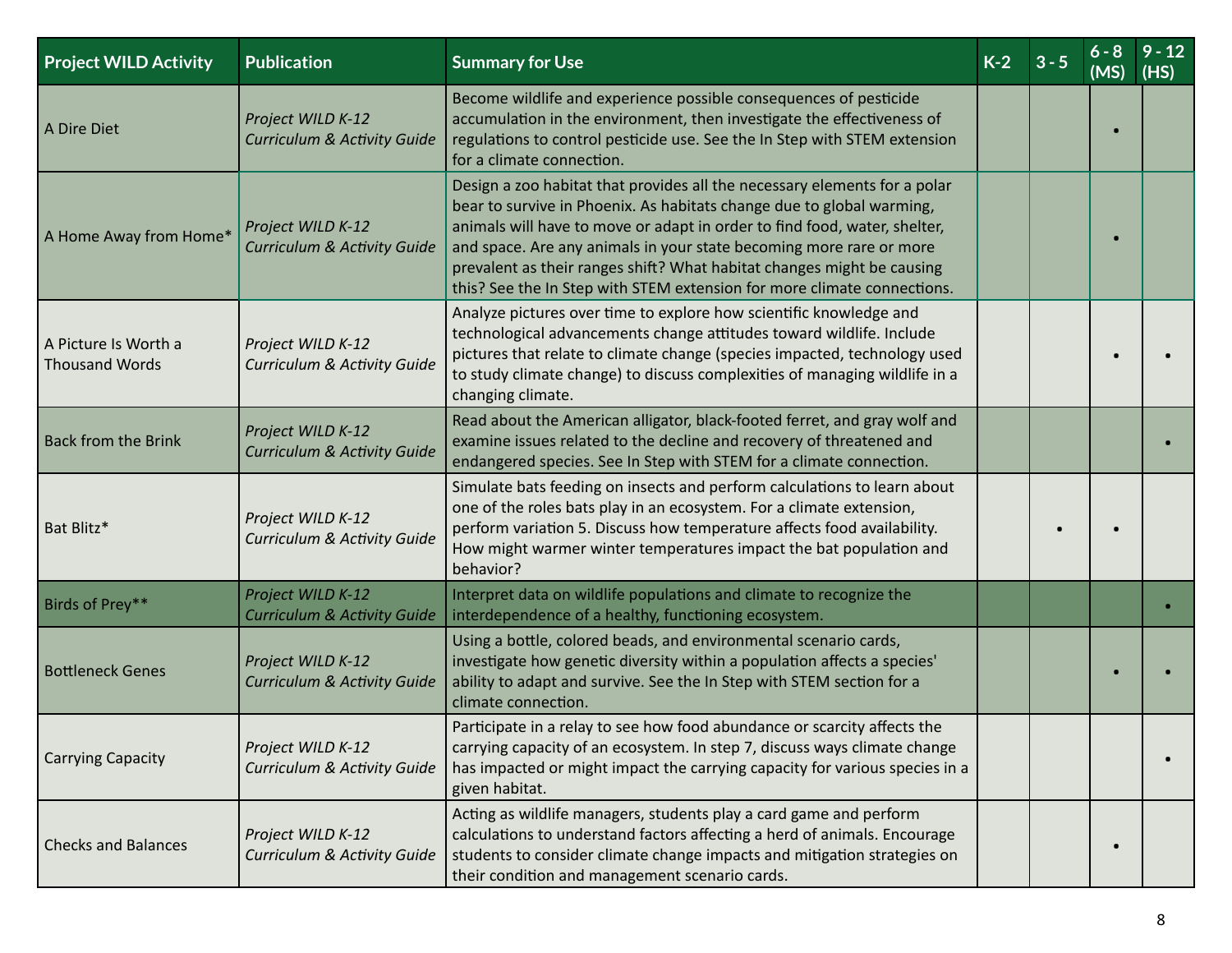| <b>Project WILD Activity</b>                       | <b>Publication</b>                                          | <b>Summary for Use</b>                                                                                                                                                                                                                                                                                                                                                                                                                         | $K-2$ | $3 - 5$ | $6 - 8$<br>(MS) | $9 - 12$<br>(HS) |
|----------------------------------------------------|-------------------------------------------------------------|------------------------------------------------------------------------------------------------------------------------------------------------------------------------------------------------------------------------------------------------------------------------------------------------------------------------------------------------------------------------------------------------------------------------------------------------|-------|---------|-----------------|------------------|
| Eco-Enrichers                                      | Project WILD K-12<br>Curriculum & Activity Guide            | Design and conduct an experiment to investigate soil types and organisms<br>found in soil. Soil is an important part of the carbon cycle. Taking good<br>care of soil can increase the soil's capacity to absorb atmospheric carbon<br>that contributes to global warming. See extension 3 to learn about<br>composting and building up healthy soil. Does adding compost to a soil<br>sample impact the results of the investigation? How so? |       |         |                 |                  |
| <b>Ecosystem Architects</b>                        | Project WILD K-12<br><b>Curriculum &amp; Activity Guide</b> | Design an ecosystem restoration project to improve habitat and<br>biodiversity in a fictional scenario. See extension 4 for a climate<br>connection.                                                                                                                                                                                                                                                                                           |       |         |                 |                  |
| Fire Ecologies*                                    | Project WILD K-12<br><b>Curriculum &amp; Activity Guide</b> | Carry out an investigation of burned and unburned habitat areas to<br>evaluate the positive and negative effects fire has on wildlife and habitat.<br>See extension 3 for a climate connection.                                                                                                                                                                                                                                                |       |         |                 |                  |
| Food Footprint*                                    | Project WILD K-12<br><b>Curriculum &amp; Activity Guide</b> | Construct a flow diagram to trace the origins of food sources, consider<br>impacts of production, and recommend improvements.                                                                                                                                                                                                                                                                                                                  |       |         |                 |                  |
| Forest in a Jar                                    | Project WILD K-12<br><b>Curriculum &amp; Activity Guide</b> | Conduct a simple investigation using a jar, soil, water, seeds, and a plant to<br>explain the process of ecological succession. See the second STEM bullet<br>to explore how varying moisture impacts the plant communities. Look<br>online for long-term precipitation trends in your area. How might changes<br>in precipitation levels from year to year impact succession?                                                                 |       |         |                 |                  |
| Graphananimal                                      | Project WILD K-12<br>Curriculum & Activity Guide            | Tally the diversity of animals on a nature walk to compare different<br>environments. For young learners, this activity can help lay the<br>groundwork for future understanding of climate change impacts on<br>wildlife.                                                                                                                                                                                                                      |       |         |                 |                  |
| <b>Habitat Heroes</b>                              | Project WILD K-12<br><b>Curriculum &amp; Activity Guide</b> | Take action in your community by designing and completing a habitat<br>improvement project. See extension 1 for climate connections.                                                                                                                                                                                                                                                                                                           |       |         |                 |                  |
| Here Today, Gone<br>Tomorrow**                     | Project WILD K-12<br><b>Curriculum &amp; Activity Guide</b> | Identify reasons that wildlife become vulnerable to extinction and assess<br>the vulnerability of various species.                                                                                                                                                                                                                                                                                                                             |       |         |                 |                  |
| <b>Keeping Cool</b>                                | Project WILD K-12<br><b>Curriculum &amp; Activity Guide</b> | Use thermometers in an investigation to explore how reptiles adapt to<br>temperature changes. Look online for long-term temperature data in<br>your area. Do you notice any trends? How might changes in average<br>temperatures from year to year impact the reptiles in your area?                                                                                                                                                           |       |         |                 |                  |
| Let's Talk Turkey                                  | Project WILD K-12<br><b>Curriculum &amp; Activity Guide</b> | Using background information cards, construct a timeline chronicling<br>societies' historical use of the wild turkey. See In Step with STEM for a<br>climate extension.                                                                                                                                                                                                                                                                        |       |         |                 |                  |
| <b>Limiting Factors: How</b><br><b>Many Bears?</b> | Project WILD K-12<br><b>Curriculum &amp; Activity Guide</b> | Simulate bears gathering habitat components to determine limiting factors<br>for the given population. See extension 4 for a climate connection.                                                                                                                                                                                                                                                                                               |       |         |                 |                  |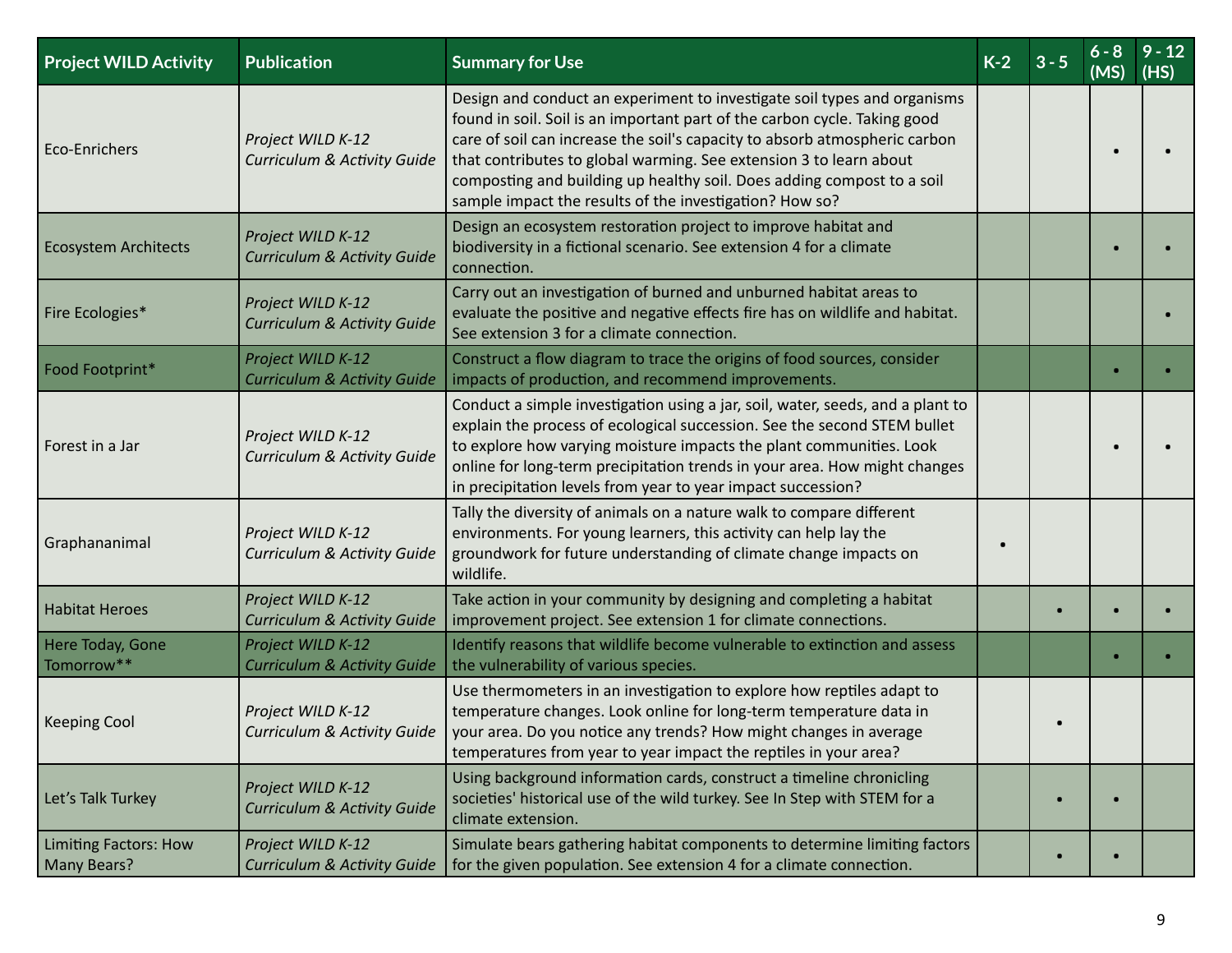| <b>Project WILD Activity</b> | <b>Publication</b>                                          | <b>Summary for Use</b>                                                                                                                                                                                                                                                                                                                                                                                                                                                                                                                                                                                | $K-2$     | $3 - 5$ | $6 - 8$<br>(MS) | $9 - 12$<br>(HS) |
|------------------------------|-------------------------------------------------------------|-------------------------------------------------------------------------------------------------------------------------------------------------------------------------------------------------------------------------------------------------------------------------------------------------------------------------------------------------------------------------------------------------------------------------------------------------------------------------------------------------------------------------------------------------------------------------------------------------------|-----------|---------|-----------------|------------------|
| <b>Migration Barriers</b>    | Project WILD K-12<br><b>Curriculum &amp; Activity Guide</b> | Using a real-life example, make recommendations based on the<br>consequences of developing a highway through a deer migration path. See<br>extension 3 for a climate connection.                                                                                                                                                                                                                                                                                                                                                                                                                      |           |         |                 |                  |
| Monarch Marathon*            | Project WILD K-12<br><b>Curriculum &amp; Activity Guide</b> | Students simulate the multi-generational monarch butterfly migration and<br>experience the limiting factors affecting monarch survival. See extension 3<br>for a climate connection.                                                                                                                                                                                                                                                                                                                                                                                                                  |           |         |                 |                  |
| <b>Muskox Maneuvers</b>      | Project WILD K-12<br><b>Curriculum &amp; Activity Guide</b> | Simulate adaptations in predator and prey relationships in a game of "flag<br>tag." See extension 1 for a climate connection.                                                                                                                                                                                                                                                                                                                                                                                                                                                                         |           |         |                 |                  |
| Natural Dilemmas             | Project WILD K-12<br><b>Curriculum &amp; Activity Guide</b> | Read hypothetical dilemmas concerning wildlife and the environment, and<br>discuss different courses of action based on one's values and beliefs. Be<br>sure to include the cards connected to climate change and greenhouse gas<br>emissions: pg. 300 bottom left and right, pg. 301 middle left and right and<br>bottom left, pg. 302 top right, pg. 303 bottom right - create your own!                                                                                                                                                                                                            |           |         |                 |                  |
| Oh Deer!                     | Project WILD K-12<br>Curriculum & Activity Guide            | Students become deer and habitat components in a physical activity that<br>demonstrates population fluctuations, carrying capacity, and limiting<br>factors. Include a couple of rounds with examples of how carrying capacity<br>is affected by climate change. For example, warmer winter temperatures<br>may increase the carrying capacity of a habitat for white-tailed deer<br>(longer growing season). The same warm winters may decrease the<br>habitat's carrying capacity for moose as the warmer temperatures allow<br>ticks to thrive (parasitism), to the detriment of the moose calves. |           |         |                 |                  |
| Phenology at Play**          | Project WILD K-12<br><b>Curriculum &amp; Activity Guide</b> | Perform skits and graph data to understand effects of climate change on<br>phenology and a migratory bird population.                                                                                                                                                                                                                                                                                                                                                                                                                                                                                 |           |         |                 |                  |
| Raindrops and Ranges*        | Project WILD K-12<br><b>Curriculum &amp; Activity Guide</b> | Create digital maps to explore interrelationships among rainfall,<br>vegetation, and wildlife species.                                                                                                                                                                                                                                                                                                                                                                                                                                                                                                |           |         |                 |                  |
| Smokey Bear Said What?       | Project WILD K-12<br>Curriculum & Activity Guide            | Create a mural to illustrate an ecosystem before, during, and after a fire.<br>After students complete the murals, discuss where and when carbon is<br>stored and released in the mural. See STEM bullet three to further discuss<br>fire and carbon.                                                                                                                                                                                                                                                                                                                                                 |           |         |                 |                  |
| Surprise Terrarium           | Project WILD K-12<br><b>Curriculum &amp; Activity Guide</b> | Make observations of live animals to learn about camouflage and<br>adaptations that help animals survive. For young learners, this activity<br>can help lay the groundwork for future understanding of climate change<br>impacts on wildlife.                                                                                                                                                                                                                                                                                                                                                         | $\bullet$ |         |                 |                  |
| The Power of Planning*       | Project WILD K-12<br><b>Curriculum &amp; Activity Guide</b> | Create a concept map to evaluate various energy sources, and then<br>advocate for an assigned form of energy production during a simulated<br>city council meeting.                                                                                                                                                                                                                                                                                                                                                                                                                                   |           |         |                 |                  |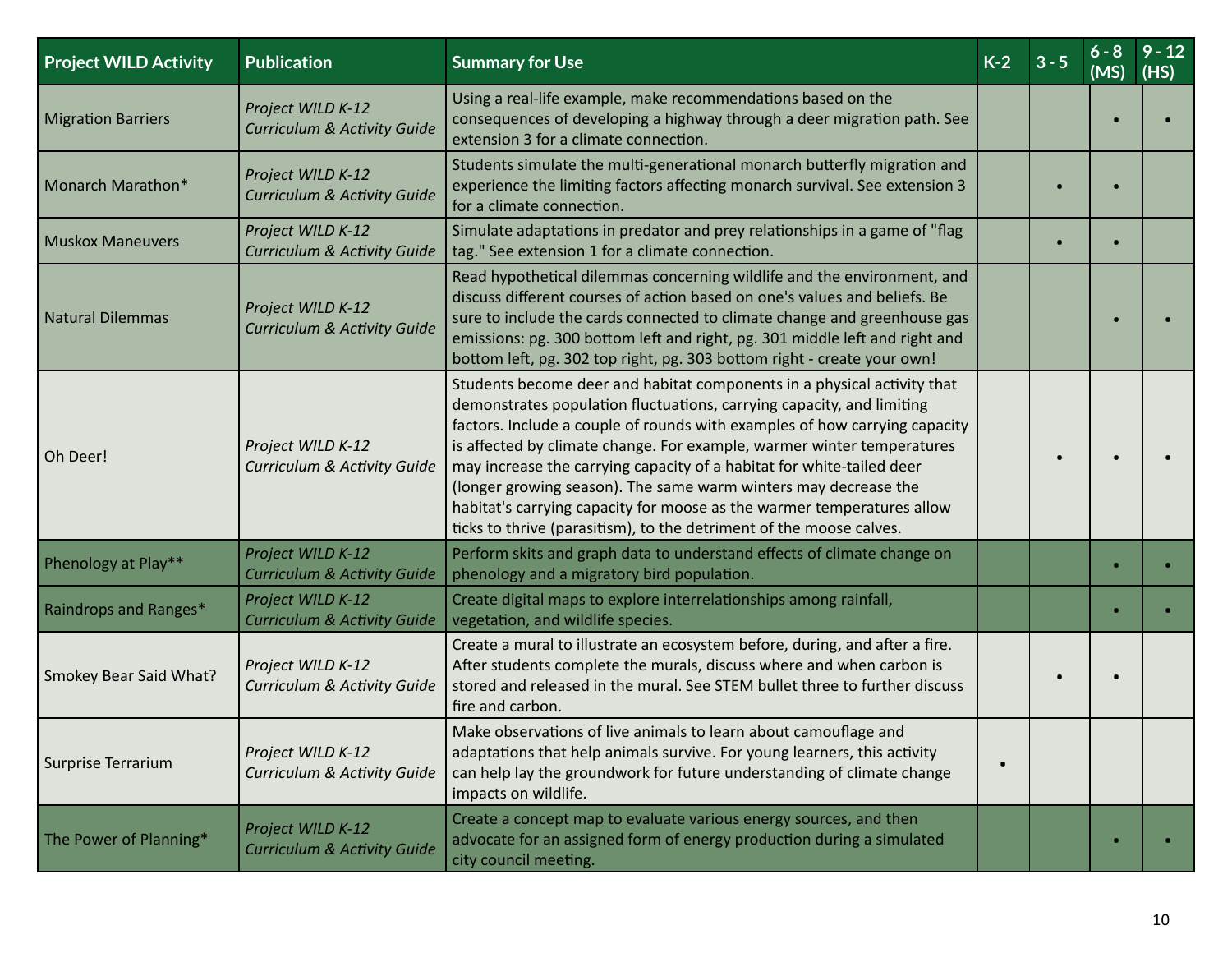| <b>Project WILD Activity</b> | <b>Publication</b>                                               | <b>Summary for Use</b>                                                                                                                                                                                                                                                                                                                                                                                | $K-2$ | $6 - 8$<br>(MS | $9 - 12$<br>(HS) |
|------------------------------|------------------------------------------------------------------|-------------------------------------------------------------------------------------------------------------------------------------------------------------------------------------------------------------------------------------------------------------------------------------------------------------------------------------------------------------------------------------------------------|-------|----------------|------------------|
| Time Lapse*                  | Project WILD K-12<br><b>Curriculum &amp; Activity Guide</b>      | Create a diagram that depicts changes in species diversity as an ecosystem<br>undergoes succession. Include extension 3 for a climate connection.                                                                                                                                                                                                                                                     |       |                |                  |
| To Zone or Not to Zone       | Project WILD K-12<br>Curriculum & Activity Guide                 | Simulate a county commission meeting to understand the complexities of<br>land-use planning and decision making. See extension 1; have students<br>research and create a scenario that deals with zoning and climate change.                                                                                                                                                                          |       |                |                  |
| <b>Water Mileage**</b>       | Project WILD K-12<br><b>Curriculum &amp; Activity Guide</b>      | Perform calculations to understand how adaptations enable animals to<br>survive in harsh environments. Include extension 2 to focus on impacts of<br>climate change.                                                                                                                                                                                                                                  |       |                |                  |
| What Bear Goes Where?        | Project WILD K-12<br><b>Curriculum &amp; Activity Guide</b>      | Create posters of three different bear habitats to illustrate that animals are<br>adapted in order to live where they do. For young learners, this activity<br>can help lay the groundwork for future understanding of climate change<br>impacts on wildlife.                                                                                                                                         |       |                |                  |
| <b>World Travelers</b>       | Project WILD K-12<br><b>Curriculum &amp; Activity Guide</b>      | Plan and carry out an investigation in your schoolyard to identify native<br>and nonnative plant populations, examining the positive and negative<br>effects of their presence. Select extension 1 or 2 to observe changes over<br>time. What ecological factors may account for the increase or decrease<br>in non-native species? How could students design an experiment to test<br>those factors? |       |                |                  |
|                              |                                                                  |                                                                                                                                                                                                                                                                                                                                                                                                       |       |                |                  |
|                              | *Activities with more direct connections to climate change.      |                                                                                                                                                                                                                                                                                                                                                                                                       |       |                |                  |
|                              | ** Activities with the most direct connections to climate change |                                                                                                                                                                                                                                                                                                                                                                                                       |       |                |                  |